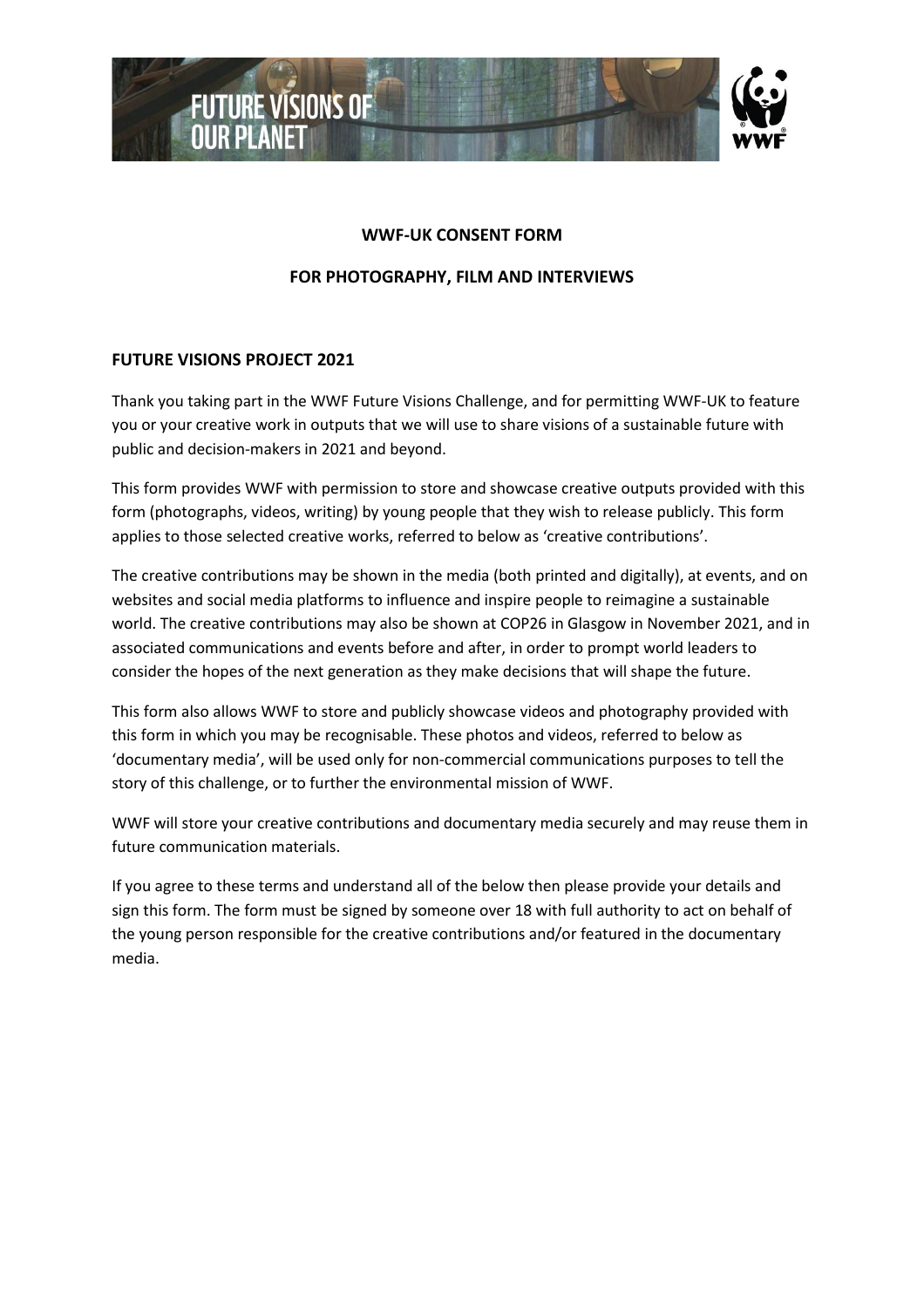

## **What you agree to (the legal details):**

- 1. You grant to WWF-UK the right to distribute free of charge your / your child(ren)'s creative contributions and documentary media in which you / your child is recognisable, and to use your creative contributions in any media (whether already known or developed in the future) throughout the world in perpetuity and without any payment.
- 2. WWF-UK and the WWF global network may edit, adapt or translate your / your child(ren)'s creative contributions as appropriate for different platforms, formats and events, and you confirm that you waive all 'moral rights' to enable the uses set out above.
- 3. WWF-UK and the WWF global network may also share your / your child(ren)'s creative contributions with trusted partners for non-commercial purposes in line with the aims of the Future Visions project, and your photograph may appear in their communications.
- 4. If you wish to withdraw permission for future use of your creative contributions or documentary media in which you are recognisable you may request this by contacting WWF-UK using the details provided below. By signing this form you confirm that you recognise that outputs already in the public domain (printed or online) cannot be withdrawn from the public domain.

## **If you are signing on behalf of someone under 18, then you are:**

- 1. declaring that you are the parent/legal guardian (please delete as appropriate) of the child(ren) named below who is/are under the age of 18 and that you are over the age of 18; and
- 2. confirming that you have read this agreement and are satisfied that it is clearly in the interest of the child(ren) named; and
- 3. to the extent of your interest in the agreement on behalf of your child(ren), you are granting and confirming to WWF all rights, consents and waivers granted under the agreement; and
- 4. agreeing that you will remain responsible for the child/ children at all times.